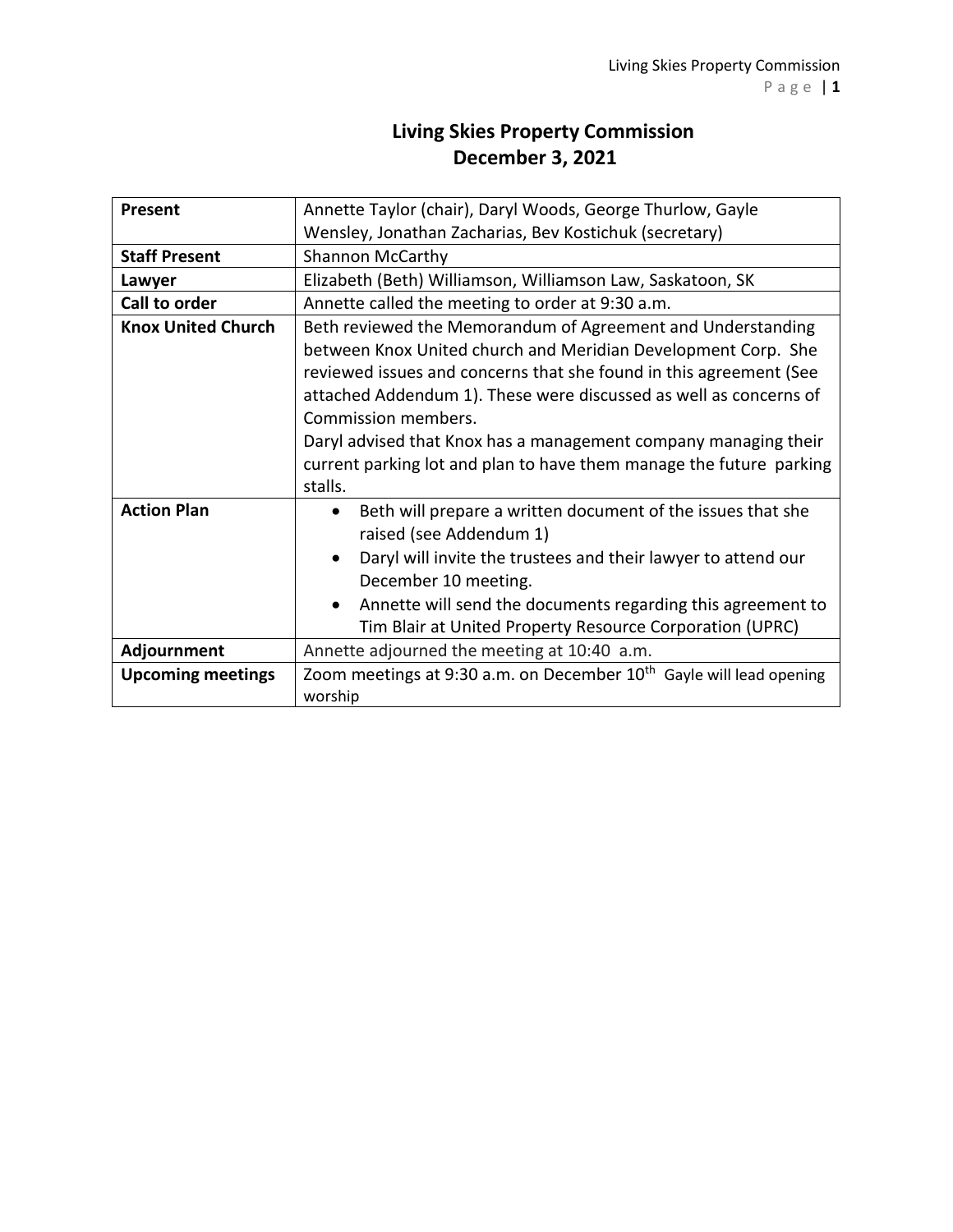## **ADDENDUM 1**

December 5, 2021

Property Commission Living Skies Regional Council

Dear Chair and Committee Members:

Re: Transaction between The Trustees of The Congregation of The Knox United Church of Canada at Saskatoon and Presidio Holdings Inc. (a related part of Meridian Development Corp.) (the "Transaction")

Further to our Zoom meeting of Friday, December 3rd, below is the list of issues I raised during our meeting regarding the Transaction. As noted in that meeting, I am suggesting that you seek further information from the Trustees, their lawyer and Tim Blair of United Property Resource Corporation, as you see fit.

Issues Raised During Meeting

1. Do the Trustees have legal counsel who has experience in commercial real estate transactions such as this? Has that lawyer been actively involved in reviewing the documents to date?

2. After the condominium is built, the Condo Corporation will be able to change the bylaws, so you want to design the 40 parking stalls going to Knox in such a way that their usage by the general public is not at odds with the residents of the condo. Has this been contemplated? Does Knox want to be able to sell or rent any of the lots to Condo residents, and if so, how can this option be designed into the parking facility?

3. How will the costs and repairs of the parking lot facilities be differentiated so that any repairs necessitated by the rental lots be at the expense of the owners of those 40 lots – which is initially Knox? And how will the condo fees paid by those lot owners (ie. Knox, initially) be collected and allocated to such costs and repairs?

4. Do you want to ask for the deposit to be increased from \$1 to an amount that would reasonably cover Knox's and Living Skies Regional Council's legal fees and other associated expenses, if the Purchaser decides not to pursue the transaction?

5. Will the City charge Knox property taxes for the 40 indoor parking lots? 2 | P a g e

6. Has a business plan for the income generation from the 40 indoor parking lots been developed? If so, does it include property taxes (if applicable), a reserve fund for repairs and maintenance, property management costs, etc.? Will the City charge Knox property taxes for the 40 indoor parking lots?

7. Is there any protection for Knox if the Purchaser starts the construction and then goes bankrupt? Has this been considered?

8. Section 7(a) of the Agreement of Purchase and Sale should be reviewed because the brackets do not make sense, and the wording is confusing.